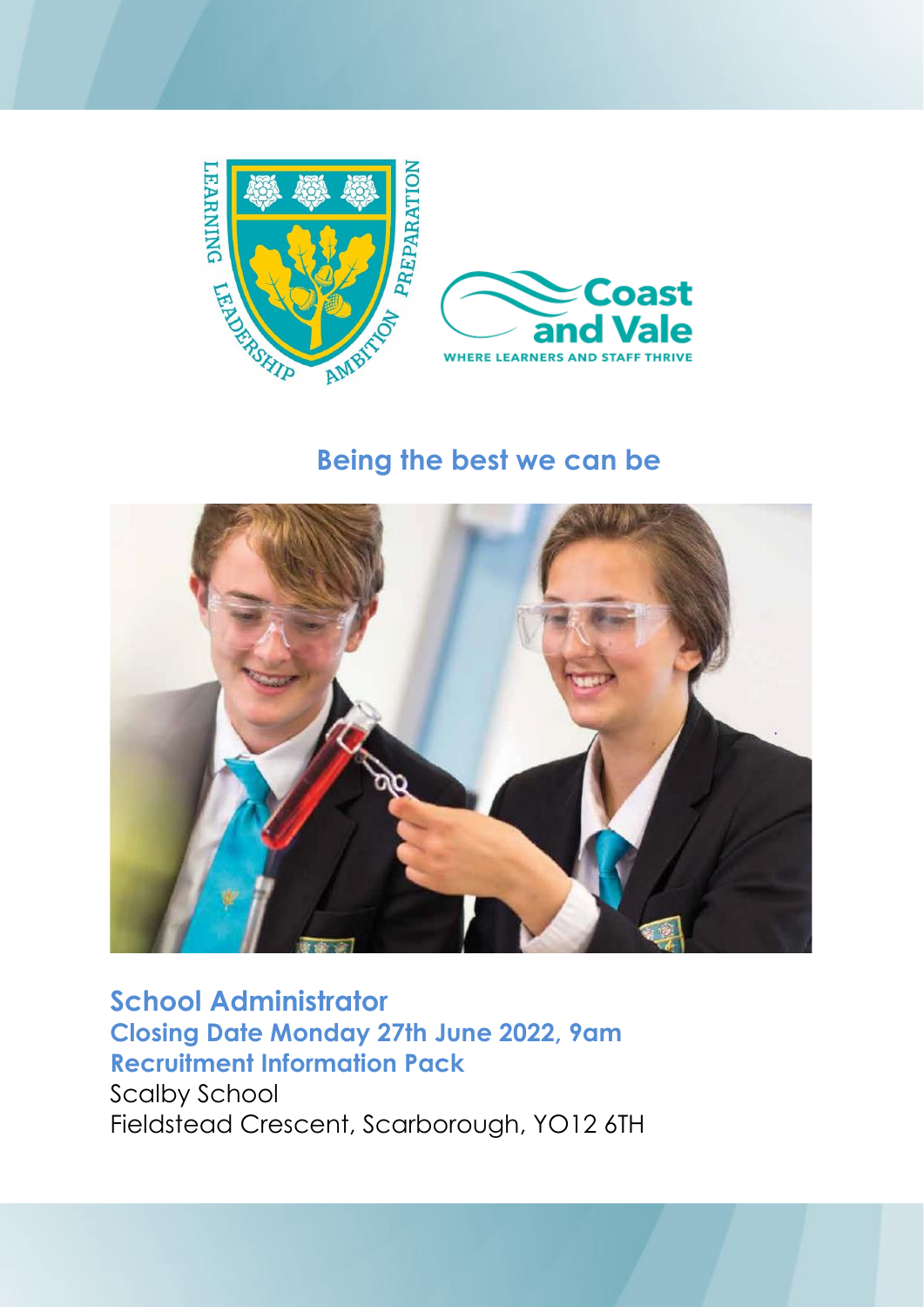## **Contents**

| Welcome from the Headteacher         |          |
|--------------------------------------|----------|
| Our results                          |          |
| Our schools                          | $-6$     |
| Application process and how to apply |          |
| Job Description/Person Specification | $8 - 10$ |

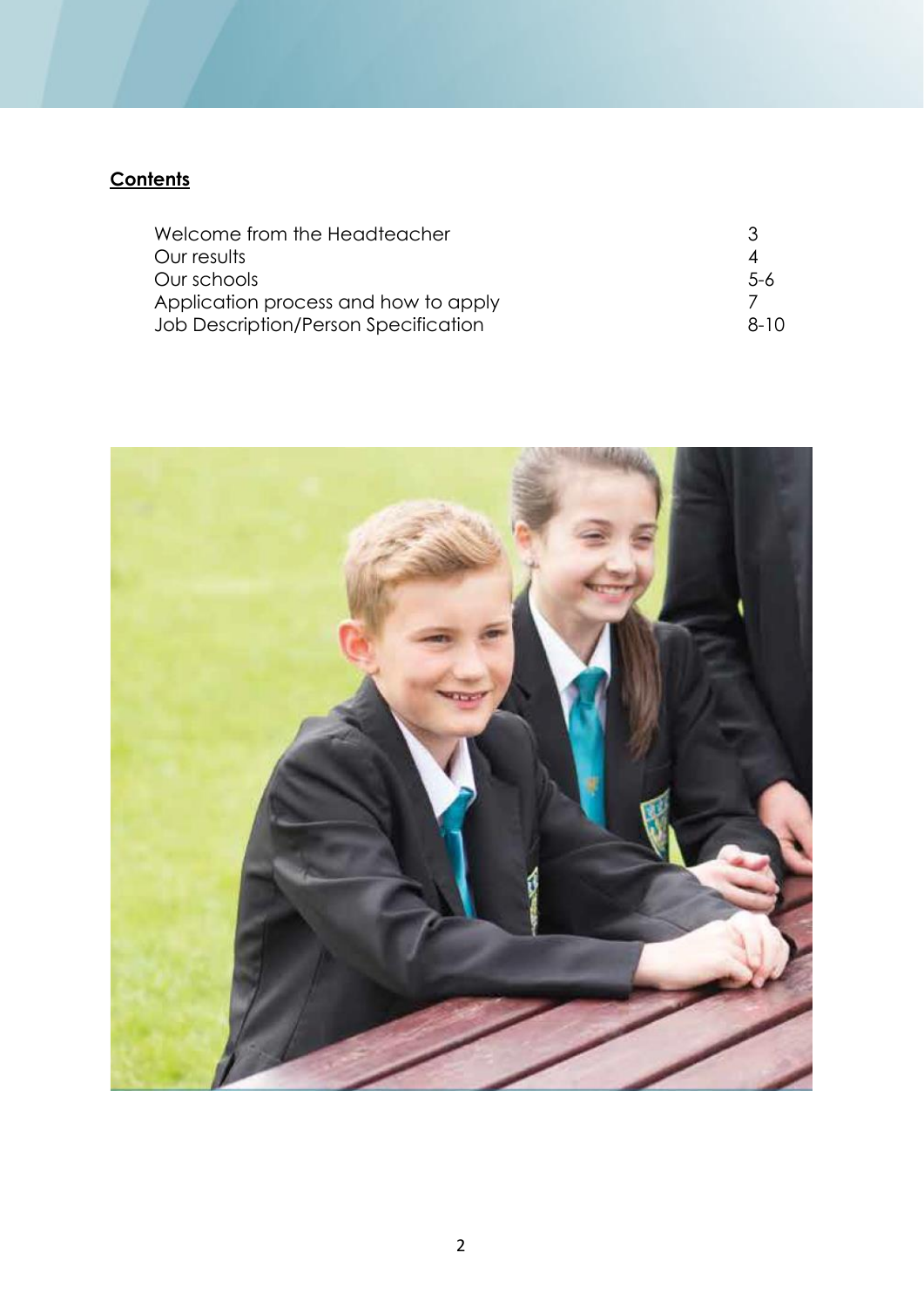Dear applicant,

Allow me to extend a warm welcome from all governors, staff and students of Scalby School.

I was delighted to be appointed Head of School and while any Head will say their school is special – I truly believe Scalby is.

It is hard to encapsulate in words the full dynamism and vibrancy of our school. We are hugely proud of our students and privileged to serve them and this community. We see it as our professional and moral duty to prepare them as individuals to play their part as 21st century citizens – rounded and centred and aware of all they might contribute to the world. In practical terms, this commitment is manifested in the lessons we deliver, the extra-curricular opportunities we offer and in the wider opportunities we promote.

Scalby is a school with a strong academic tradition but we are equally committed to the Arts, to sport and to collective and individual achievement beyond the classroom. Our annual productions held at the Stephen Joseph theatre are testament to this, and over the years we have seen productions of Macbeth, Romeo and Juliet, Our House to name but a few.

We have developed and benefited from our partnerships within Coast and Vale Learning Trust, Scarborough Teaching Alliance and local secondary and primaries – a few reasons to join us!

In recent years enormous strides have been made to further increase learning standards. This hard work has seen results improve consistently and led to Ofsted rating our school as 'Good' in 2012 and in 2019. I truly believe we are a school with highly effective teachers and support staff producing outstanding outcomes for our students.

I hope you can see that this is an excellent time to join Scalby. If successful you will join a staff team of wonderful professionals who have ambition for our students and for themselves. I take pride in ensuring colleagues receive opportunities to develop their skills and experiences – and we have an enviable reputation for delivering high quality professional development.

I hope that you will take the time to come and see and experience for yourself the warm and welcoming atmosphere which makes our vision a reality.

Good luck with your application.

Chris Robertson Head of School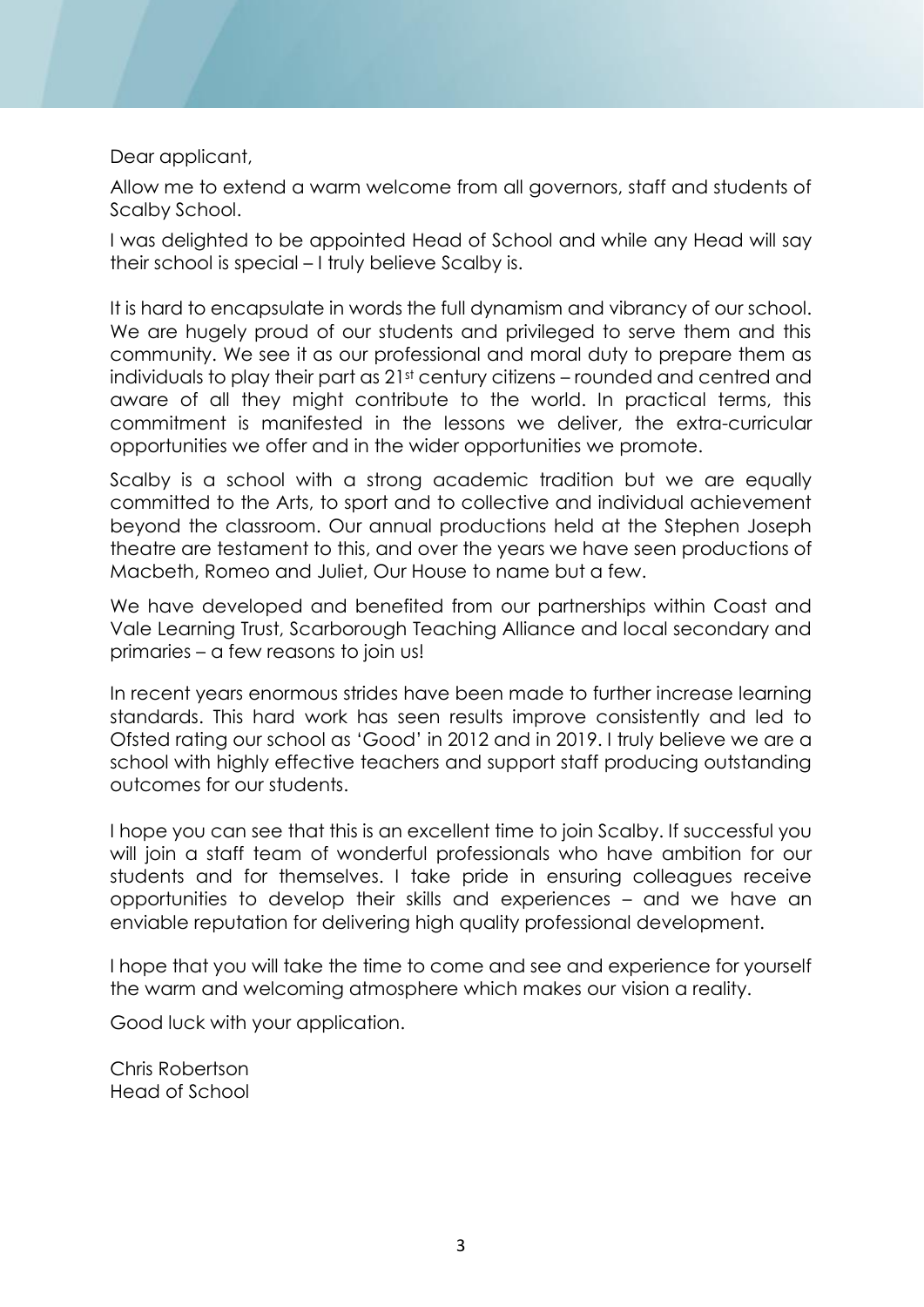#### **Our results**

Scalby School's last set of externally examined GCSE results in 2019 were characterised by high levels of achievement. We have worked hard during COVID to ensure students have also achieved in line with these results in 2020 and 2021 when TAGs were awarded.

Our students consistently make significantly better progress than their peers did nationally. Results in English, Maths and Science are above the national averages at Grade 4 and Grade 5, with 36% of students achieving a Grade 7 or better in English, 28% achieving Grade 7 or better in Maths and 21% achieving Grade 7 or better in two sciences.

Recent results are particularly pleasing because of the high number of students who achieved Grade 8 and 9 across a number of subjects.



None of these fantastic results would have been possible were it not for the professionalism and dedication of our teachers and learning support teams. These results mean that our students leave us now being able to access a wide range of post-16 courses at college and they have the skills and knowledge valued by employers."

Our success in our GCSE results follows our positive Ofsted inspection in February 2019. We are delighted that the high quality of education on offer has been doubly validated at a national level.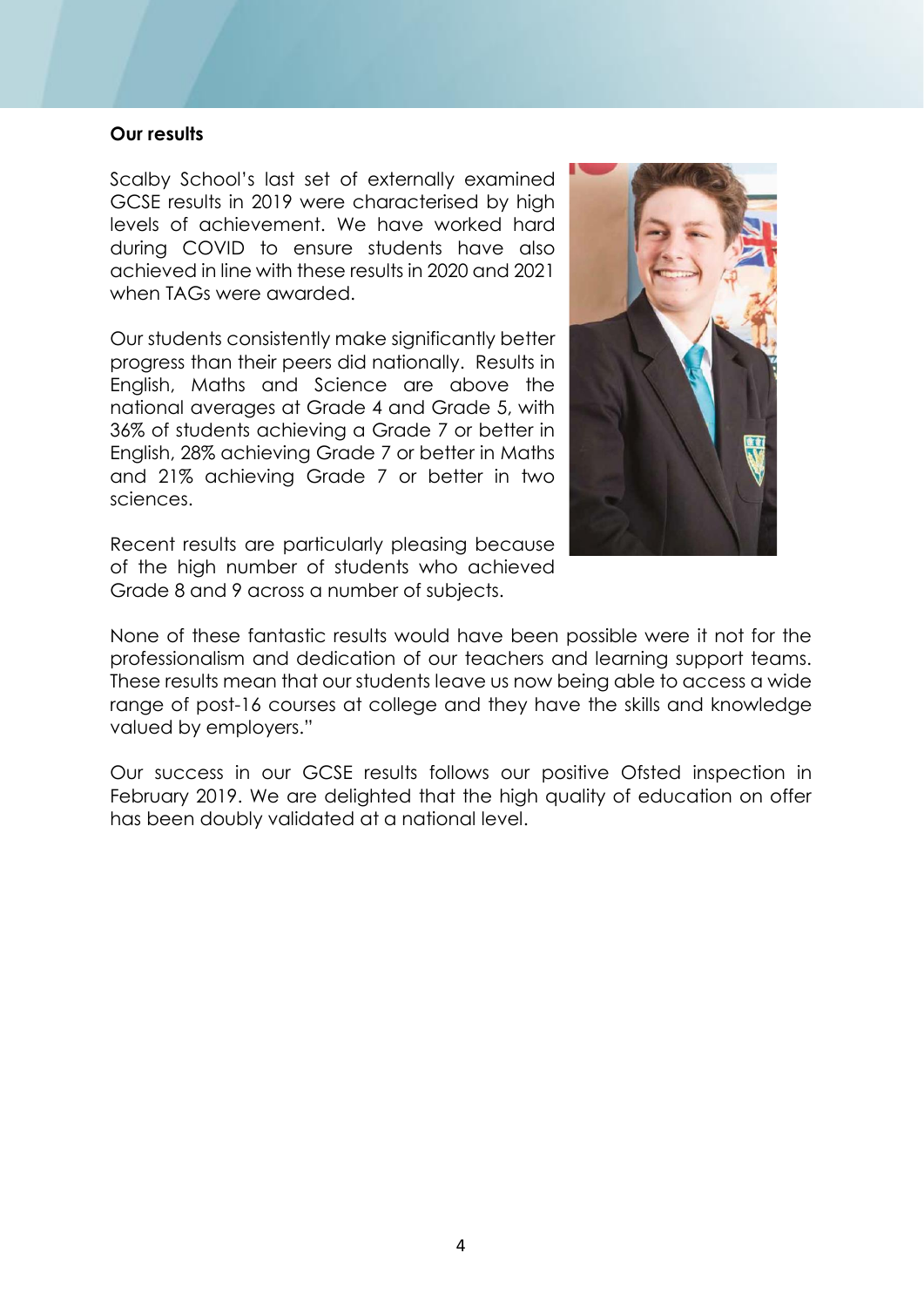## **Our schools**

#### **Newby and Scalby Primary School**

We are one of the schools of choice in our community and we are within commutable distance of Whitby, Teeside, York and surrounding areas. Ofsted in 2018 judged us to be 'good' in all areas and as a school we are very much outward facing both in terms of teaching and learning and in constantly thinking about how we can improve.

Since our "good" Ofsted, we continue to build on our successes and we are a family and a team, where everyone is given the challenge and support to be the best they can possible be in a safe, welcoming and positive environment. Children and staff will work and play together developing skills so that we all become ambitious and reflective lifelong learners as well as being respectful and respected members of the community.

#### **To learn more about us please visit us at:**

[Newby and Scalby Primary School -](https://www.newbyandscalby.coastandvale.academy/) Home (coastandvale.academy)

#### **Friarage Primary School**

We are proud to serve the communities around the Castle Ward area of Scarborough as 'Together we can' make a real difference to the life chances of children and young people in Scarborough.

Children and staff will work and play together developing skills so that we all become ambitious and reflective lifelong learners as well as being respectful and respected members of the community.

We are committed to Restorative Practice Principles to nurture respect for all in our school community.

**To learn more about us please visit us at:** [Friarage Community Primary School -](https://www.friarage.coastandvale.academy/) Home [\(coastandvale.academy\)](https://www.friarage.coastandvale.academy/)

## **Scalby School**

Scalby School is a successful and popular 11-16 community school  $\frac{1}{2}$ and in recent years we have become the school of choice in our local community. We were judged 'good' by Ofsted in 2019 and in 2019 we celebrated sustained results. Our P8 score placed us in the top 20% of schools nationally. We are proud of our broad and balanced GCSE based curriculum.





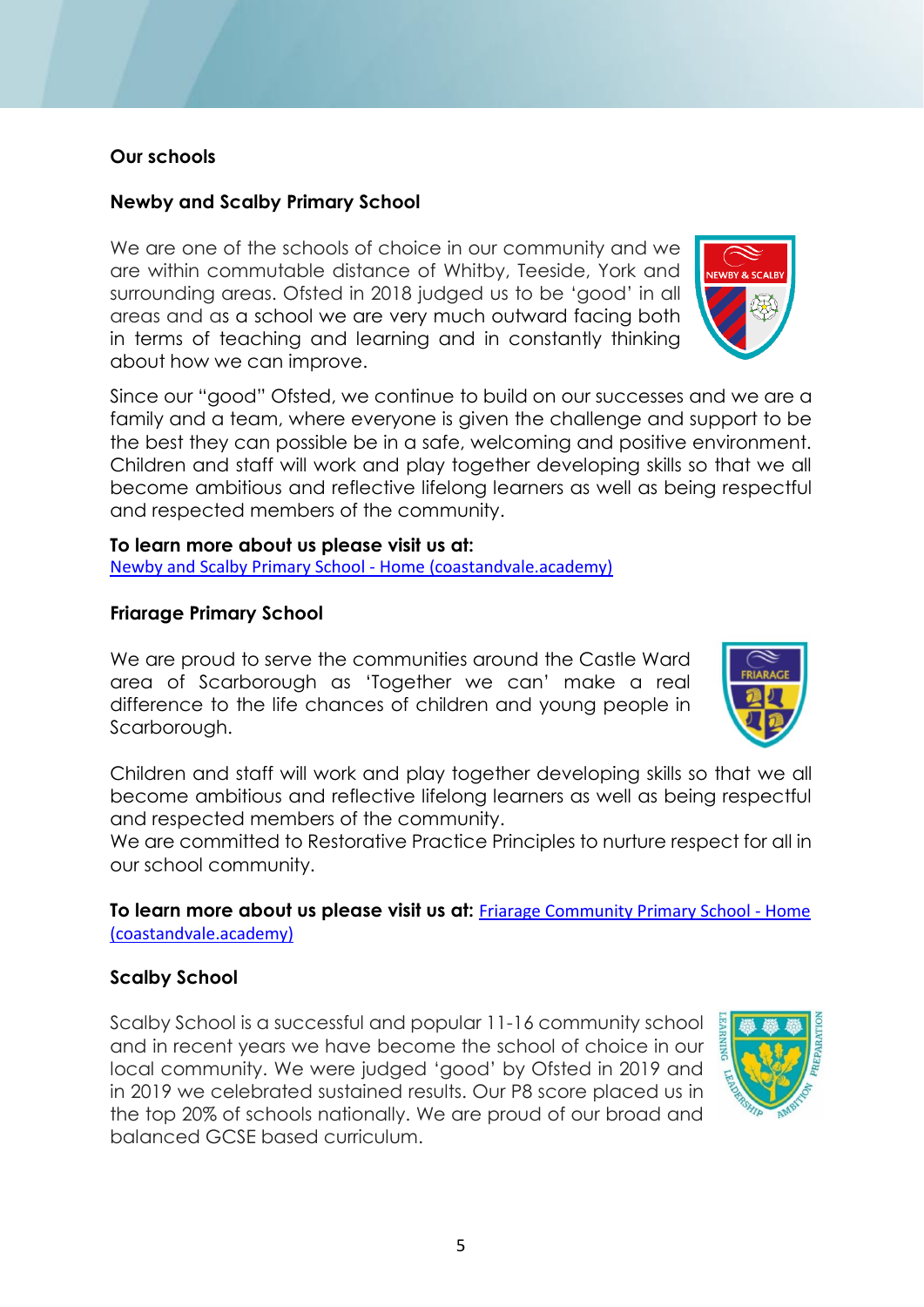**To learn more about us please visit us at:** [Scalby School -](https://www.scalby.coastandvale.academy/) Home [\(coastandvale.academy\)](https://www.scalby.coastandvale.academy/)

#### **Lady Lumley's School**

Lady Lumley's School (11-18) in Pickering is on a transformational journey. We are a school that is popular with parents and is easily accessible across North Yorkshire, East Riding and Wolds and Vale. The communities we serve around the Pickering, Ryedale and wider Coastal area deserve and

need our school to play a leading role in terms of teaching, learning, progress and outcomes.

In April 2020 we welcomed our new Headteacher Clair Foden who joined us at the same time we joined our Trust - Coast and Vale Learning Trust. Lady Lumley's is on an ambitious journey of school improvement.

To learn more about us please visit us at [Lady Lumley's School -](https://www.ladylumleys.coastandvale.academy/) Home [\(coastandvale.academy\)](https://www.ladylumleys.coastandvale.academy/)

#### **Scarborough University Technical College**

Scarborough UTC is a growing University Technical College (year 9 to year 13) based in a new building, with fantastic technical facilities in the centre of Scarborough. As a University Technical College, we offer a high quality academic and technical

education for our students through the specialisms of engineering, health and cyber security. Our unique approach provides students with an excellent range of opportunities including Combined Cadet Force (CCF Navy), strong links to our industrial partners, project-based learning and our flagship Career Development Programme for our Sixth Form students.

Our work with employers and universities ensure we are able to deliver an innovative blend of technical, practical and academic learning which ensures our students make good progress and go on to outstanding destinations.

Our staff are our greatest resource and we have invested in both our teaching and support staff teams which has ensured that educational standards have improved significantly. We have built a staff team of key support and teaching practitioners who are proud to work at our University Technical College.

#### **To learn more about us please visit us at: https://www.scarboroughutc.co.uk**



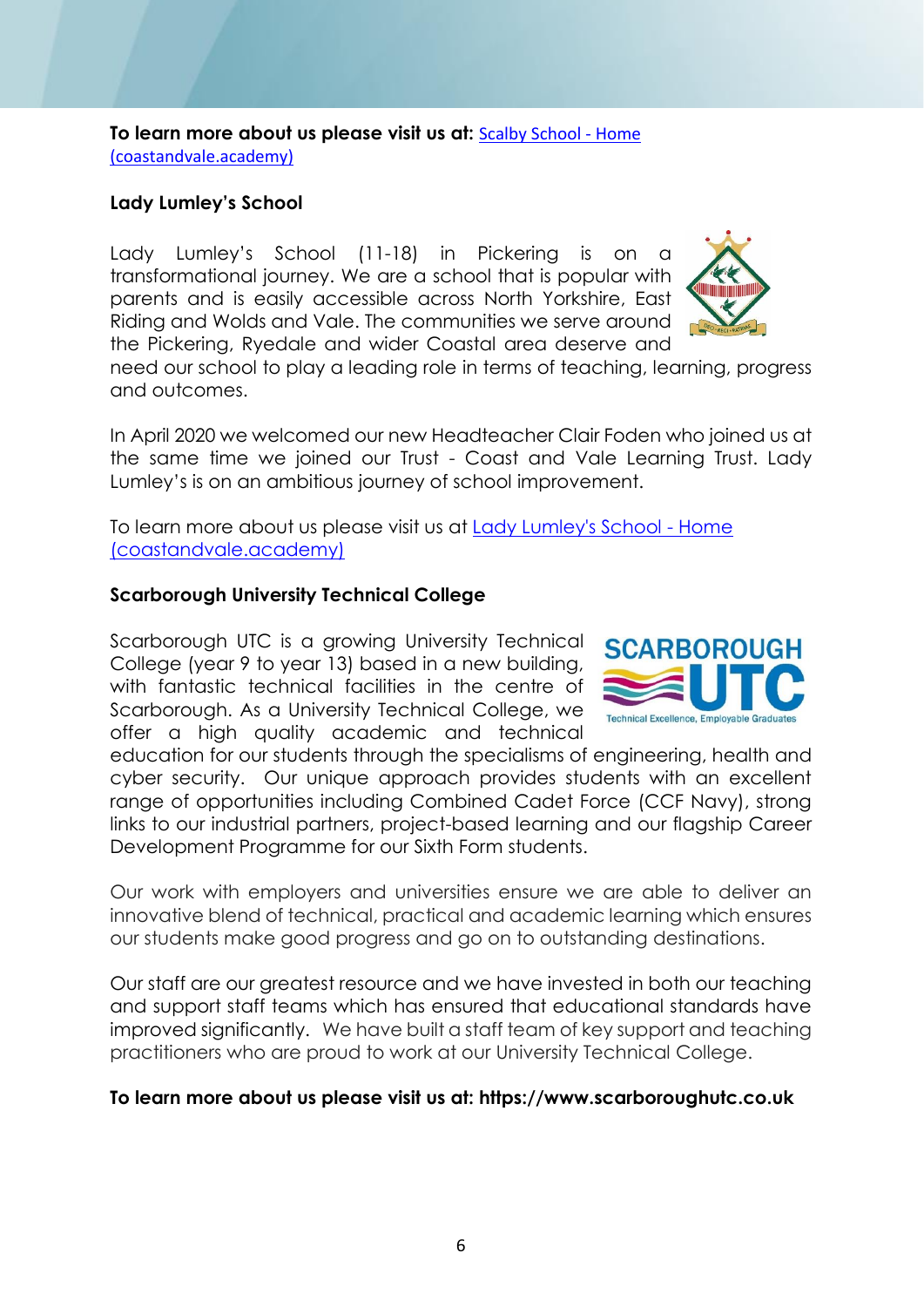## **Application Process**

The closing date for all applications is **Monday 27th June 2022, 9am**

Interviews will be held as soon as possible after the closing date

Completed applications must be returned to Helen Poole at [helen.poole@northyorks.gov.uk](mailto:helen.poole@northyorks.gov.uk)

#### **If you think you're the person for the job, please complete the enclosed application form and send to the email address above by the closing date.**

An email will be sent to shortlisted candidates with details of the interview process. If you have not heard from us within a week of the closing date please assume your application has been unsuccessful.

## **Queries**

Please contact Helen Poole at [helen.poole@northyorks.gov.uk](mailto:helen.poole@northyorks.gov.uk) on 07890055186.

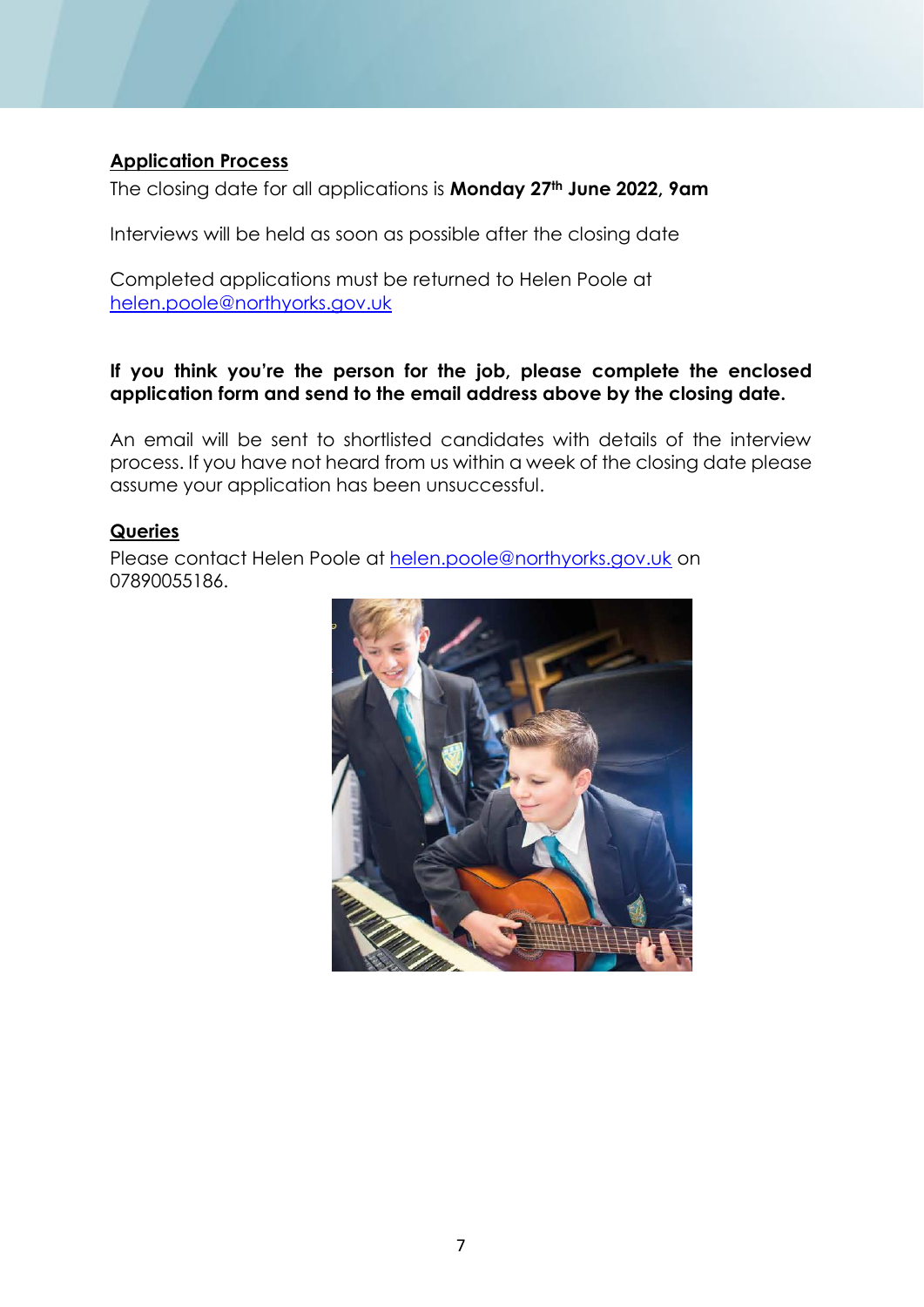#### **JOB DESCRIPTION**

|                                                 | <b>POST:</b> School Administrator                                            |  |  |  |  |
|-------------------------------------------------|------------------------------------------------------------------------------|--|--|--|--|
| <b>GRADE:</b> $C$ (SCP 2-4)                     |                                                                              |  |  |  |  |
| <b>RESPONSIBLE TO: PA to the SLT</b>            |                                                                              |  |  |  |  |
| <b>STAFF MANAGED: None</b>                      |                                                                              |  |  |  |  |
| <b>JOB PURPOSE:</b>                             | To provide an administrative and reprographic support service to             |  |  |  |  |
|                                                 | the school to ensure the smooth running of the school office on a            |  |  |  |  |
|                                                 | daily basis.                                                                 |  |  |  |  |
| <b>JOB CONTEXT:</b>                             | Works within the busy environment of the school office                       |  |  |  |  |
|                                                 | contributing to the administration for the school, providing an              |  |  |  |  |
|                                                 | administrative, reprographics, cash handling and reception                   |  |  |  |  |
|                                                 | service, where excellent organisational skills are essential to cope         |  |  |  |  |
|                                                 | with the demands of having to deal with a variety of tasks.                  |  |  |  |  |
|                                                 | Enhanced DBS clearance required                                              |  |  |  |  |
|                                                 |                                                                              |  |  |  |  |
| <b>ACCOUNTABILITIES / MAIN RESPONSIBILITIES</b> |                                                                              |  |  |  |  |
| Operational                                     | File, sort and index paperwork, including incoming and<br>$\bullet$          |  |  |  |  |
| <b>Issues</b>                                   | outgoing post, transmit documents and photocopy.                             |  |  |  |  |
|                                                 | Compile standard letters, documents, orders and lists as<br>$\bullet$        |  |  |  |  |
|                                                 | directed by the PA to SLT.                                                   |  |  |  |  |
|                                                 | Undertake simple finance tasks e.g. collect and bank<br>$\bullet$            |  |  |  |  |
|                                                 | dinner/school trip money (cash/cheques) and recording                        |  |  |  |  |
|                                                 | money received on the appropriate system                                     |  |  |  |  |
|                                                 | Maintain and update all necessary records and software<br>$\bullet$          |  |  |  |  |
|                                                 | using manual and computerised systems and check entries.                     |  |  |  |  |
|                                                 | Maintain a diary of appointments, room bookings and<br>$\bullet$             |  |  |  |  |
|                                                 | activities as required                                                       |  |  |  |  |
|                                                 | Redirect customers to other staff for specialist support as<br>$\bullet$     |  |  |  |  |
|                                                 | appropriate                                                                  |  |  |  |  |
|                                                 | Ensure adequate checks are in place for visitors to the school,<br>$\bullet$ |  |  |  |  |
|                                                 | in line with processes                                                       |  |  |  |  |
|                                                 | Provide a reprographics service to the school, in a timely                   |  |  |  |  |
| Communications                                  | manner<br>Undertake reception duties; act as first point of contact in       |  |  |  |  |
|                                                 | response to telephone and face to face enquiries.                            |  |  |  |  |
|                                                 | Communicate effectively with other staff, visitors, pupils and               |  |  |  |  |
|                                                 | their families/carers.                                                       |  |  |  |  |
|                                                 | Attend staff meetings and training days by agreement with<br>$\bullet$       |  |  |  |  |
|                                                 | the PA to the SLT                                                            |  |  |  |  |
| Resource                                        | Participate in the schools performance management<br>$\bullet$               |  |  |  |  |
| management                                      | scheme.                                                                      |  |  |  |  |
|                                                 | Monitor stationery stock levels, place orders as appropriate<br>$\bullet$    |  |  |  |  |
|                                                 | and check incoming orders.                                                   |  |  |  |  |
|                                                 | Participate in training and other learning activities and<br>٠               |  |  |  |  |
|                                                 | performance development as required                                          |  |  |  |  |
|                                                 | Highlight additional training and supervision needed to build<br>$\bullet$   |  |  |  |  |
|                                                 | on your skills and knowledge.                                                |  |  |  |  |
| Safeguarding                                    | Know about data protection issues in the context of your role.<br>$\bullet$  |  |  |  |  |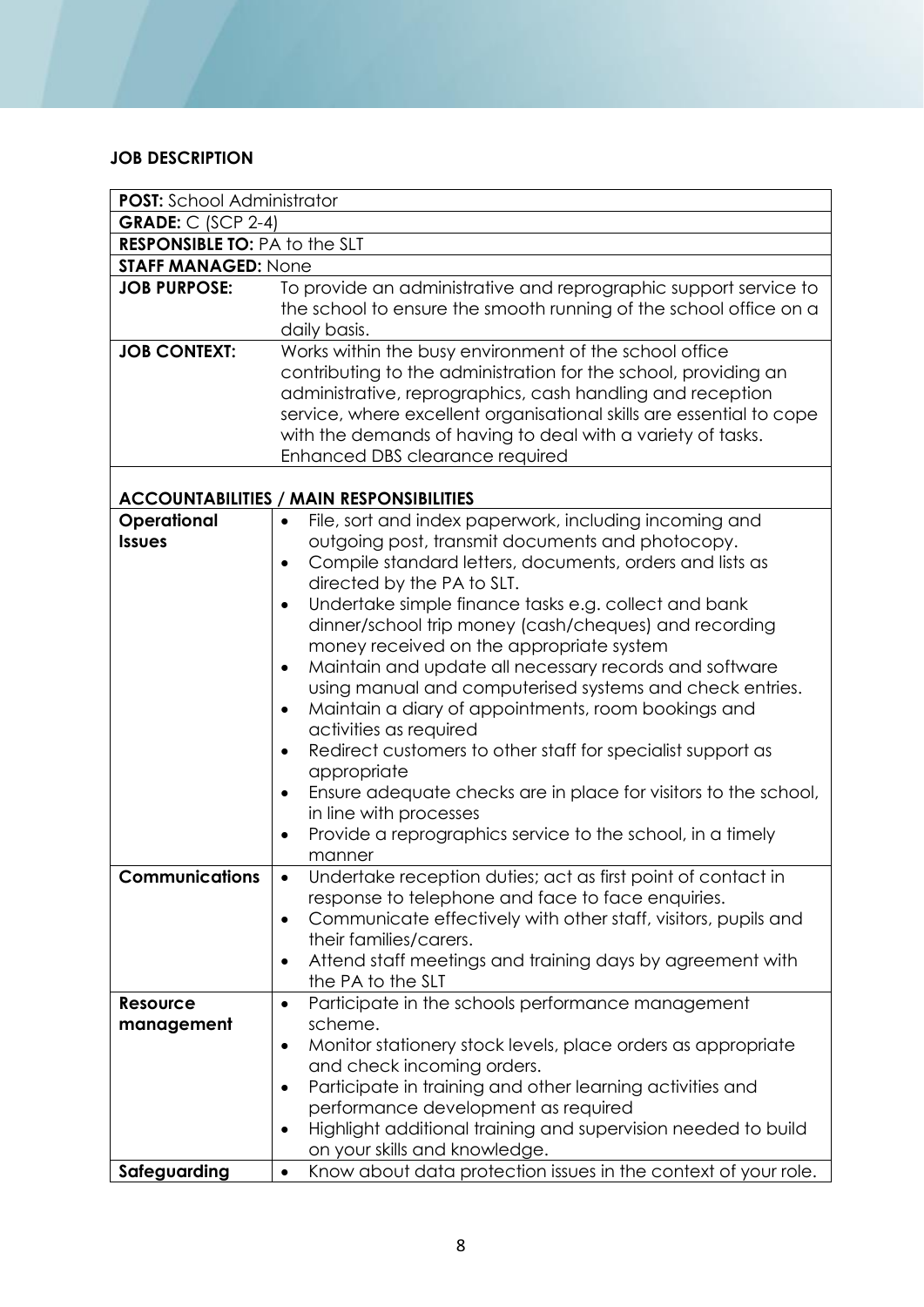|                         | Maintain confidentiality as appropriate<br>$\bullet$                      |
|-------------------------|---------------------------------------------------------------------------|
|                         | Be responsible for promoting and safeguarding the welfare of<br>$\bullet$ |
|                         | children and young people that you are responsible for and                |
|                         | come into contact with.                                                   |
| <b>Systems and</b>      | Maintain and update all necessary records using manual and<br>$\bullet$   |
| <b>Information</b>      | computerised systems and check entries.                                   |
|                         | Be aware that different types of information exist (for<br>$\bullet$      |
|                         | example, confidential information, personal data and                      |
|                         | sensitive personal data), and appreciate the implications of              |
|                         | those differences.                                                        |
|                         | Share information appropriately - in writing, by telephone,               |
|                         | electronically and in person.                                             |
| <b>Data Protection</b>  |                                                                           |
|                         | To comply with the Trust's policies and supporting<br>$\bullet$           |
|                         | documentation in relation to Information Governance this                  |
|                         | includes Data Protection, Information Security and                        |
|                         | Confidentiality.                                                          |
| <b>Health and</b>       | Be aware of and implement your health & safety<br>$\bullet$               |
| <b>Safety</b>           | responsibilities as an employee and where appropriate any                 |
|                         | additional specialist or managerial health & safety                       |
|                         | responsibilities as defined in the Health & Safety policy and             |
|                         | procedure.                                                                |
| <b>Equalities</b>       | We aim to make sure that services are provided fairly to all<br>$\bullet$ |
|                         | sections of our community, and that all our existing and future           |
|                         | employees have equal opportunities.                                       |
|                         | Ensure services are delivered in accordance with the aims of<br>$\bullet$ |
|                         | the equality Policy Statement.                                            |
|                         | Develop own understanding of equality issues.<br>$\bullet$                |
| Flexibility             | The Trust provides front line services, which recognises the<br>$\bullet$ |
|                         | need to respond flexibly to changing demands and                          |
|                         | circumstances. Whilst this job outline provides a summary of              |
|                         | the post, this may need to be adapted or adjusted to meet                 |
|                         | changing circumstances. Such changes would be                             |
|                         |                                                                           |
|                         | commensurate with the grading of the post and would be                    |
|                         | subject to consultation. All staff are required to comply with            |
|                         | Trust Policies and Procedures.                                            |
| <b>Customer Service</b> | The Trust requires a commitment to equity of access and<br>$\bullet$      |
|                         | outcomes, this will include due regard to equality, diversity,            |
|                         | dignity, respect and human rights and working with others to              |
|                         | keep vulnerable people safe from abuse and mistreatment.                  |
|                         | The Trust requires that staff offer the best level of service to<br>٠     |
|                         | their customers and behave in a way that gives them                       |
|                         | confidence. Customers will be treated as individuals, with                |
|                         | respect for their diversity, culture and values.                          |
|                         | Understand your own role and its limits, and the importance of<br>٠       |
|                         | providing care or support.                                                |
| Date of Issue:          | January 2022<br>$\bullet$                                                 |